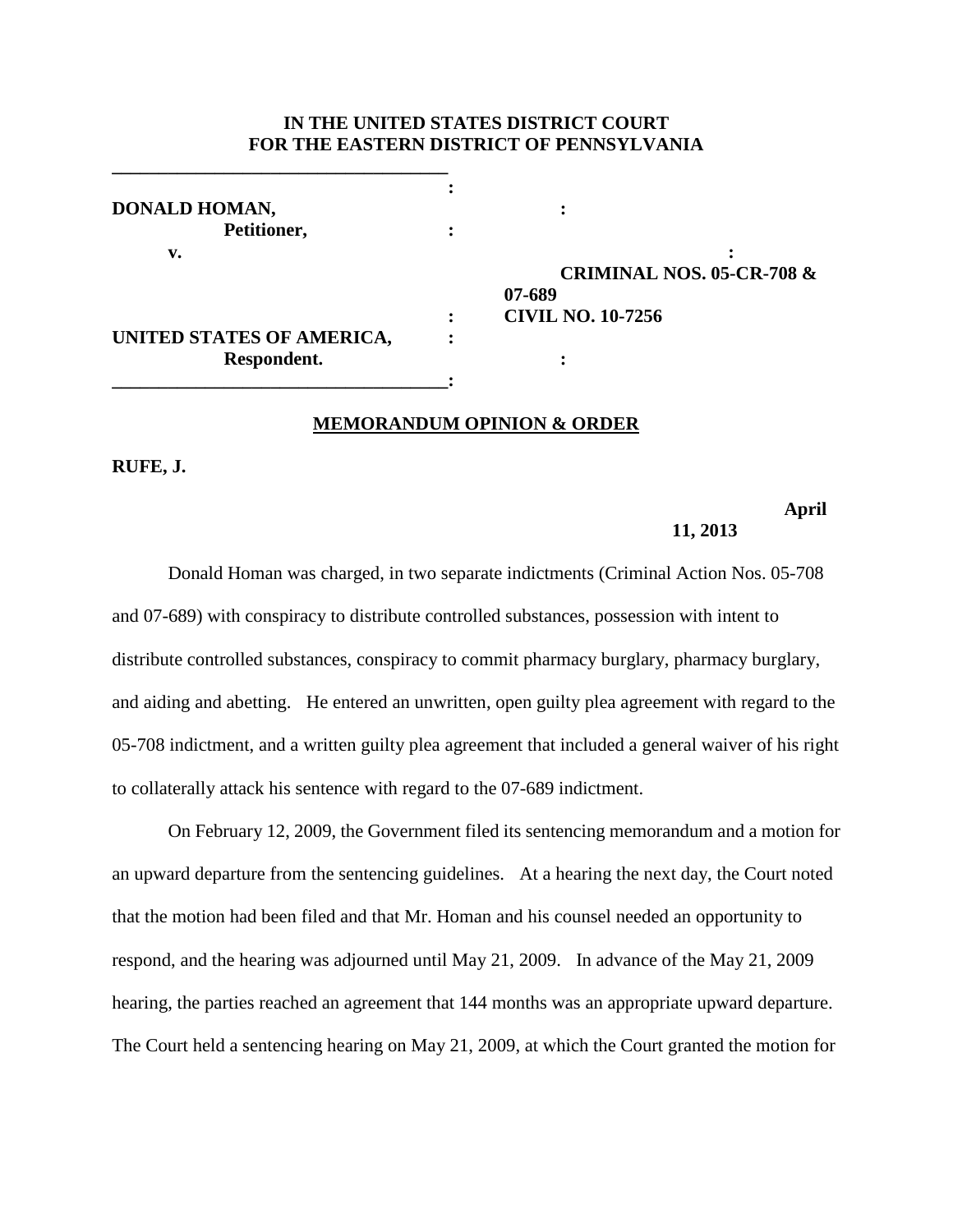upward departure as unopposed and warranted under the circumstances.<sup>[1](#page-1-0)</sup> The agreed-upon 144 month sentence was imposed on each count, to run concurrently on both indictments and to run concurrently with the remaining balance of the state prison sentence Mr. Homan was then serving and with any violation sentence he might serve. $2$ 

In addition to imposing concurrent144-month sentences, the Court made certain recommendations to the Bureau of Prisons, including the recommendation "that Mr. Homan be given credit for all time he has served in this matter while in federal custody or in state custody towards the sentence, because we are running the sentences concurrently, and there is no reason not to."<sup>[3](#page-1-2)</sup> The Judgment included a recommendation to the Bureau of Prisons that "defendant receive credit for all time served on these matters while in state and federal custody. $^{\cdot n4}$  $^{\cdot n4}$  $^{\cdot n4}$  This statement was specifically a recommendation, not an order.

 $1$  Sentencing Hr'g Tr. at 20.

 $2$  Tr. 4, 37-38.

<span id="page-1-3"></span><span id="page-1-2"></span><span id="page-1-1"></span><span id="page-1-0"></span> $3$  Tr. 38-39. At the time of the Sentencing Hearing, Petitioner had served approximately 5  $\frac{1}{2}$  years in state custody. Tr. 10.

 $4$  Judgment [Doc. No. 47]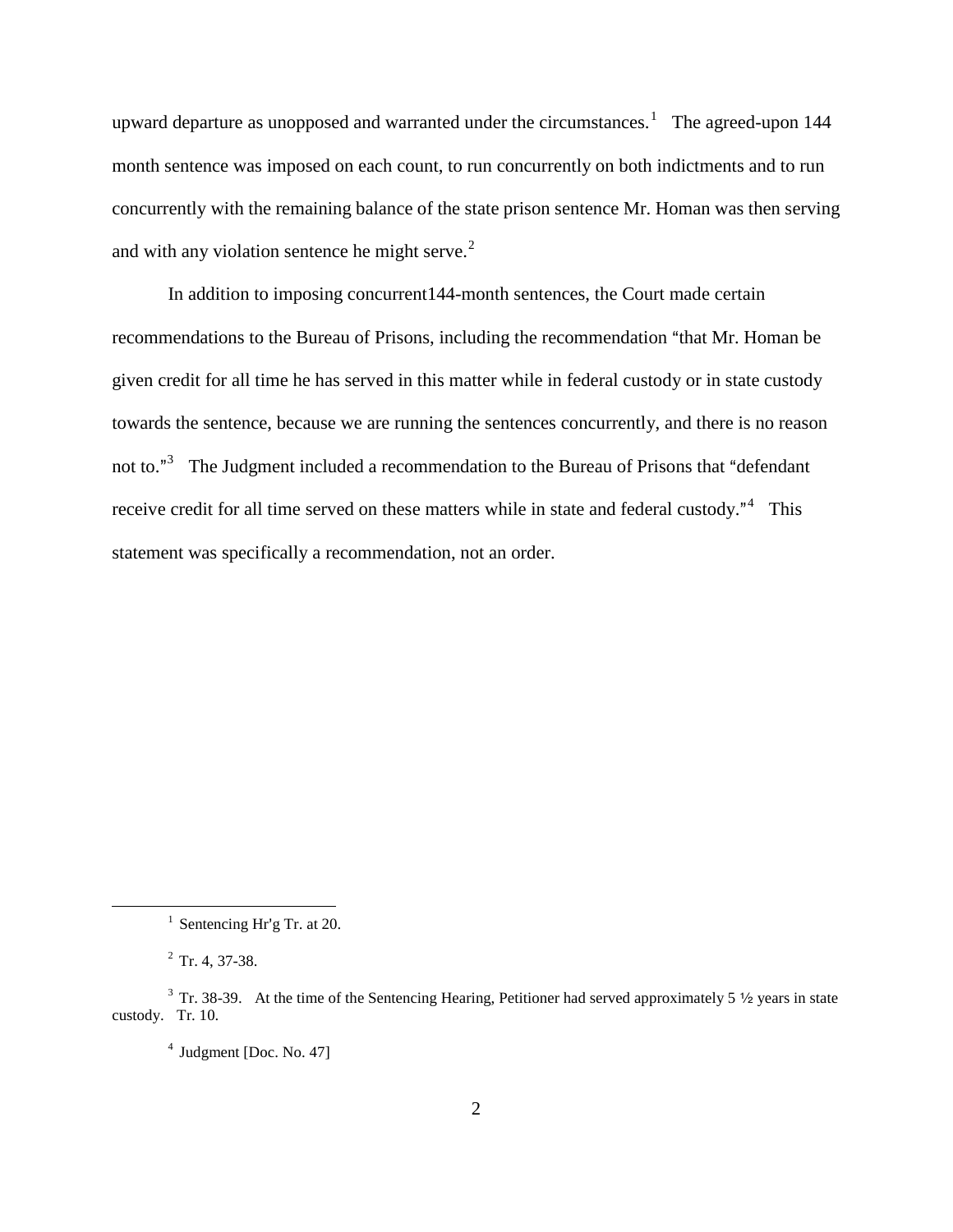Mr. Homan filed a *pro se* petition to vacate, set aside or correct his sentence pursuant to 28 U.S.C. § 2255, setting forth the following grounds for relief: 1) "Petitioner is asking to be granted a formal concurrent sentence because at the time of sentencing it was awarded to him. . . he is entitled to . . . obtain credit from his prior state conviction"<sup>[5](#page-2-0)</sup>; 2) "On sentencing petitioner was awarded concurrent *non pro tunk* [sic] credits to be awarded since the day sentence was imposed. . . . Defendant is entitled to be awarded any and all credits obteined [sic] before his sentencing . . . . "<sup>[6](#page-2-1)</sup> In short, he asks the Court to award "custody credits as it was imposed by the sentencing courts." The Petition indicates that Mr. Homan did not receive the custody credits he expected based upon the Court's *recommendation* that he receive credit for time in state custody on related charges.<sup>[7](#page-2-2)</sup>

While presented as a petition to vacate, set aside or correct his sentence pursuant to  $\S2255$ , this is not a challenge to the legality of the sentence imposed; instead it is a petition to *enforce* the Court's *recommendation* to the Bureau of Prisons that Mr. Homan receive credit for time served on these matters. The Third Circuit instructs that "a claim for pre-sentence credit involves the computation of time served, which is an administrative rather than a judicial responsibility and is unrelated to the sentencing process." $8$  As Mr. Homan is not challenging the validity of his sentence, but rather the manner in which the sentencing recommendations were executed by the Bureau of Prisons, Mr. Homan's request is not properly before this Court as a § 2255 Motion.<sup>[9](#page-2-4)</sup>

 $5$  Doc. No. 55 at 4.

 $6$  Doc. No. 55 at 5.

<span id="page-2-2"></span><span id="page-2-1"></span><span id="page-2-0"></span> $<sup>7</sup>$  The Court is unable to verify this based on the record before it, but will assume it is true for the purpose of</sup> this opinion.

<span id="page-2-4"></span><span id="page-2-3"></span> $8$  United States v. Smith, 355 F. App'x 656, (3d Cir. 2009) (citing Soyka v. Alldredge, 481 F.2d 303, 304-05  $(3d$  Cir. 1973), which involves 18 U.S.C.  $\S$ 3568, the predecessor statute to 18 U.S.C.  $\S$ 3586).

<sup>&</sup>lt;sup>9</sup> See 28 U.S.C. §2255; United States v. Stackpole, 406 F. App'x 586, 586 (3d Cir. 2011) (collecting Third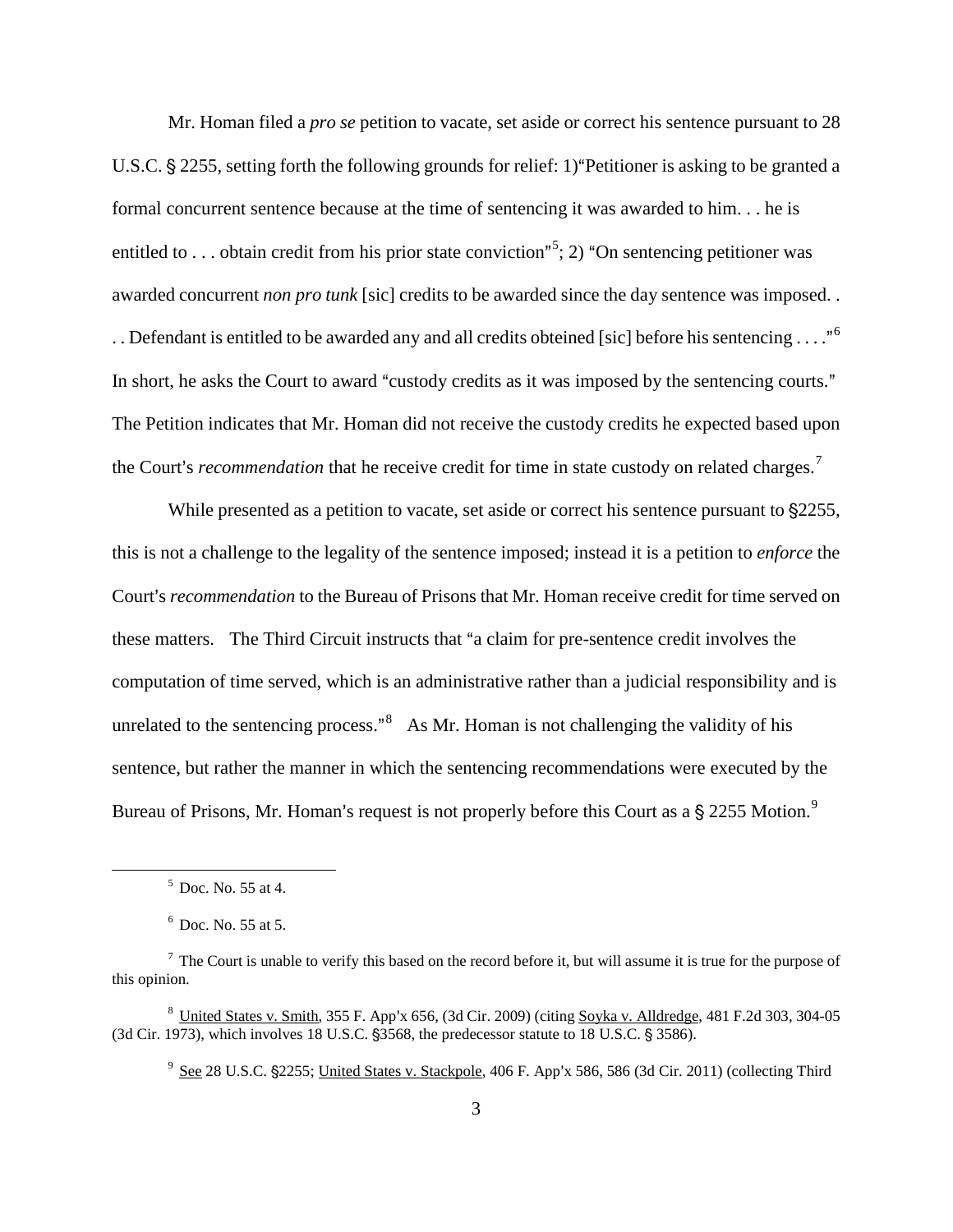Rather, Mr. Homan must raise this issue on a §2241 petition, which must be filed in the appropriate district court in Michigan, where he is confined.<sup>10</sup> This Court lacks jurisdiction to consider Mr. Homan's Motion.<sup>11</sup> Accordingly, the Court will dismiss the Petition without reaching the Government's unopposed Motion to Enforce Collateral Attack Waiver and for Summary Dismissal.

An appropriate Order follows.

### **IN THE UNITED STATES DISTRICT COURT FOR THE EASTERN DISTRICT OF PENNSYLVANIA**

**:**

<span id="page-3-1"></span><span id="page-3-0"></span>Circuit cases); United States v. Cordero, No. 03-cr-88-6, 2013 WL 460139, \*2 (E.D. Pa. Feb. 6, 2013) (collecting Third Circuit cases).

 $10$  28 U.S.C.  $\S2241$ .

 $\overline{a}$ 

**\_\_\_\_\_\_\_\_\_\_\_\_\_\_\_\_\_\_\_\_\_\_\_\_\_\_\_\_\_\_\_\_\_\_\_\_**

<sup>11</sup> Rumsfeld v. Padilla, 542 U.S. 426, 442-43 (2004).